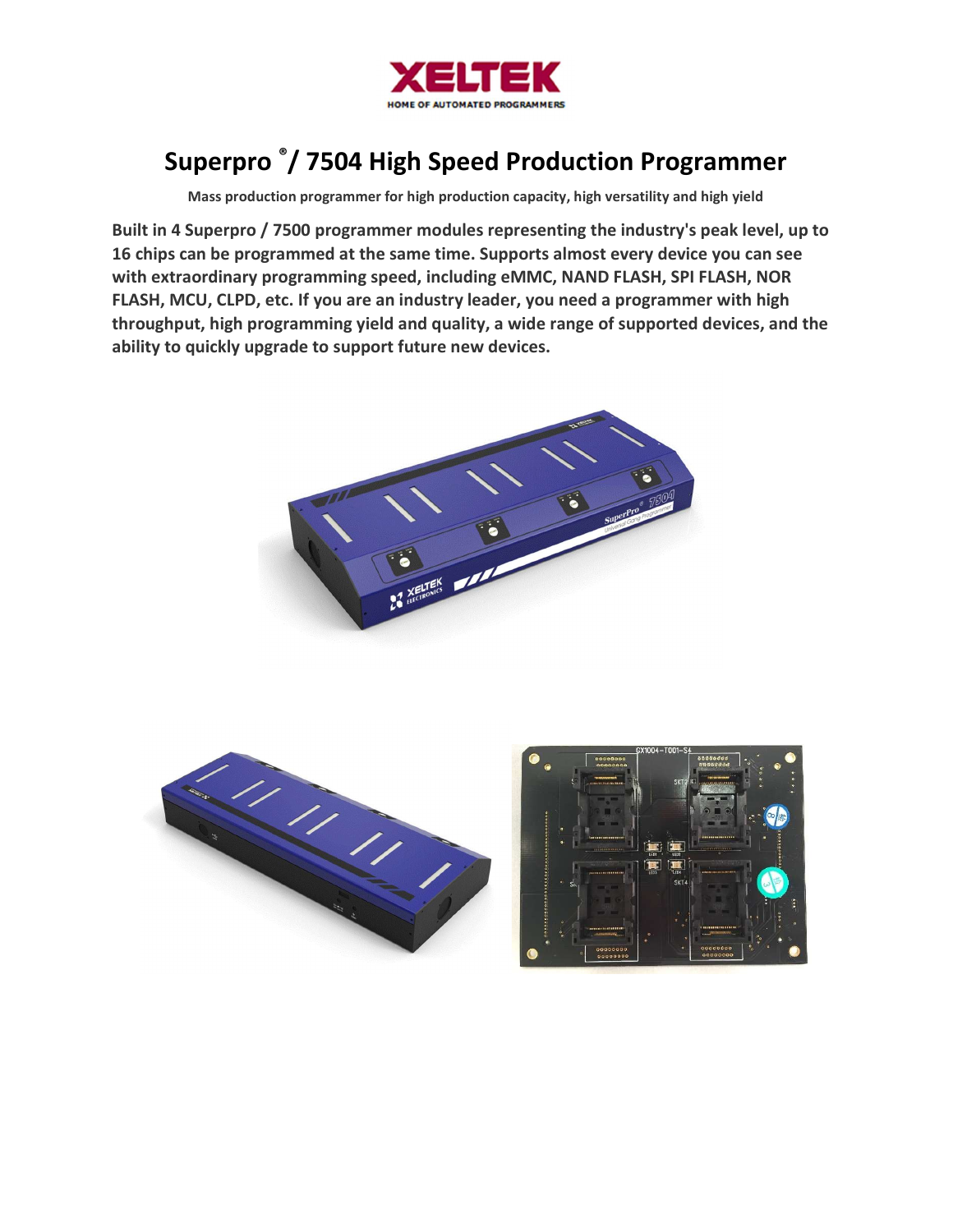

### ı Characteristics

- Built-in 4 asynchronous high-speed programmer modules representing the industry's peak level. SuperPro / 7500. Supporting up to 16 chips for simultaneous programming is the best choice for manufacturers with high productivity, high versatility and high quality.
- Supports almost any device, including EPROM, Paged EPROM, Parallel and Serial EEPROM, FPGA, PROM, FLASH (NOR & NAND), BPROM, NVRAM, SPLD, CPLD, EPLD, Firmware HUB, Microcontroller, MCU, etc. Support device voltage as low as 1.2V. Support device packages including but not limited to DIP, SDIP, PLCC, JLCC, PGA, LGA, SOIC, SOJ, SOT, QFP, TQFP, PQFP, VQFP, MQFP, LQFP, TSOP, SOP, TSOPII, PSOP, SSOP, TSSOP, SON , EBGA, FBGA, FTBGA, VFBGA, μBGA, CSP, SCSP, QFN, HVQFN, etc.
- Programming eMMC, NAND FLASH, SPI FLASH and other devices are faster

| Manufacturers Devices |                               | 3968MB(P+V) 1984MB(P+V) 1024MB(P+V) |                  |      |
|-----------------------|-------------------------------|-------------------------------------|------------------|------|
|                       | TOSHIBA THGBM5G6A2JBAIR 315 s |                                     | 153 <sub>s</sub> | 52s  |
| SANDISK               | SDIN7DU2-32G 314 s            |                                     | 155 <sub>s</sub> | 56 s |
| SAMSUNG KLMCG8GE4A    |                               | 320s                                | 158 <sub>s</sub> | 58 s |
| SAMSUNG KLMAG4FEKA    |                               | 318s                                | 160 s            | 62s  |

## Electrical and mechanical Specifications

- Communication interface: USB2.0
- **Grounding socket**
- Power: AC Adapter input AC 100v-240v; Output: 12V/7A
- Host Size: 540 x 216 x 75 Mm Weight: 6.8 Kg
- Packaging: Size: 600 x 250 x 105 mm;
- Weight: 9.2Kg
- Temperature: : 0-40°C。
- $\blacksquare$  Humidity: 20%-80%

#### Standard packing

- Superpro /7504 Host
- **Power adapter** 
	- Usb2.0 Cable
	-

## **Options**

- Various package adapters
- Adapter pressure booster and various specifications of pressure plate.



- Optional adapter pressurization booster, it is more labor-saving to pick and place the chip.
- Support all kinds of popular NAND FLASH Platforms and can be customized.
- The tenth generation of pin drive technology ensures a cleaner signal, a wider voltage range and a higher signal bandwidth. With the strict compliance with the chip manufacturer's specifications, the algorithm software that accurately implements the timing specified by the IC manufacturer ensures a very high programming yield.
- Comprehensive security mechanisms to protect chips and programmers. Features include hardware self-test, voltage autocalibration, chip mis-insertion detection, overcurrent detection, overvoltage protection, etc.
- USB2.0 Communication interface;
	- Powerful and rich software features Mass production mode Automatic monitoring of the socket, once the chip is found in place, automatically start programming.
		- Panel mode Each module has an independent START button and a PASS/BUSY/FAIL indicator

The lamp can be operated directly nearby.

**Engineering Management** Simplifies the chip programming preparation process, will inject the device model selection, file loading

Device configuration word settings programming options, batch command definitions, etc.

Project file. The operator only needs to load the project file to start programming.

**Barcode Management** Support barcode loading project files to avoid manual selection errors

**CE Compliant** Compliant

RoHS